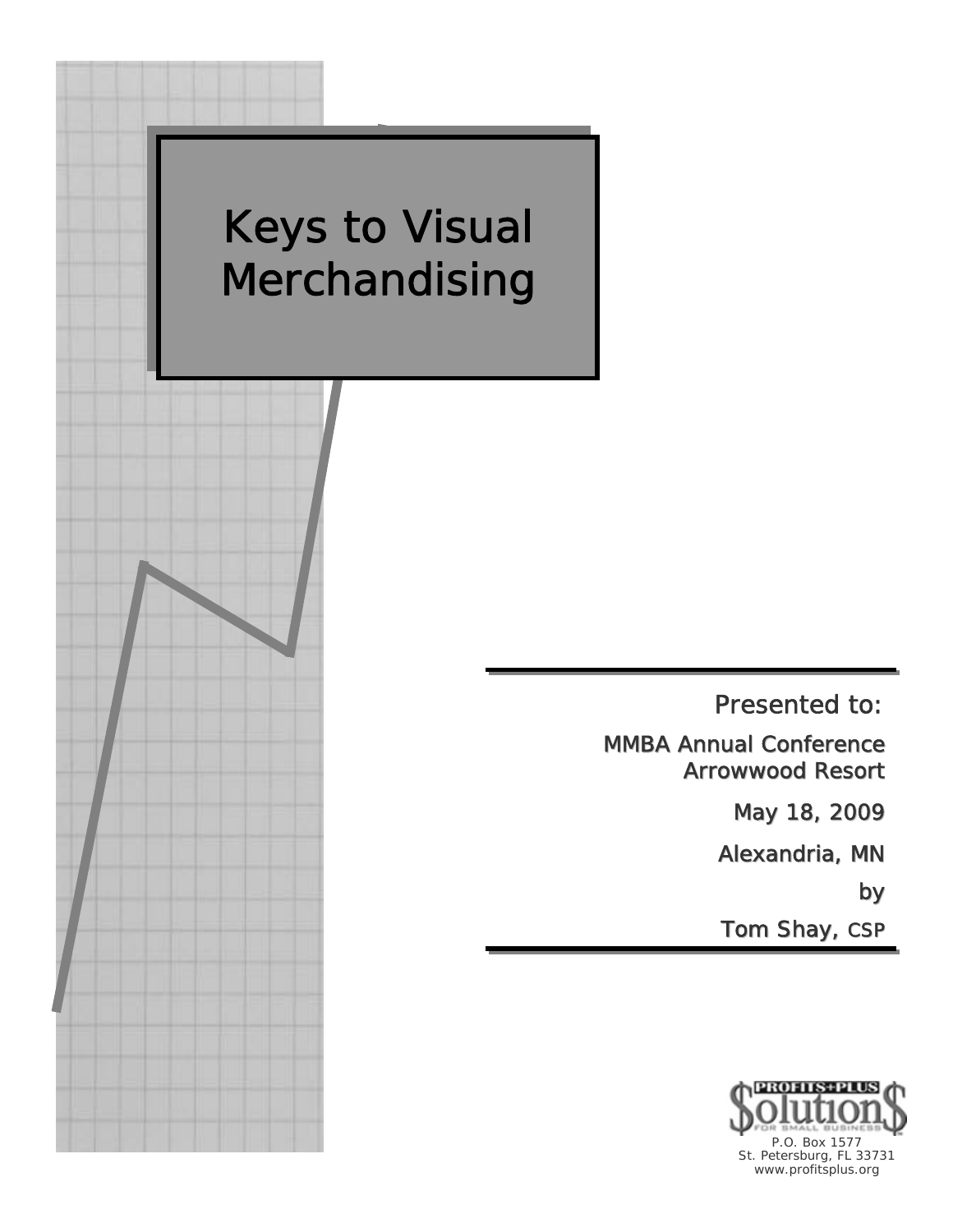## How to Put Sizzle on Your Sales Floor

What is your average ticket size?

What are your sales per square foot?

Why is sales-floor analysis important?

% thinks all businesses look the same.

#### First Aspect: Merchandising

What is the quality of the merchandise?

How complete is the product selection?

Is there a commitment to a category?

Is this product a fringe category item?

Do they have the "A" items on hand?

Does the business sell outdated or used merchandise?

Does it carry name brands?

Does it do a good job of display/demonstration?



How To Put Sizzle On Your Sales Floor! Page 2 of 9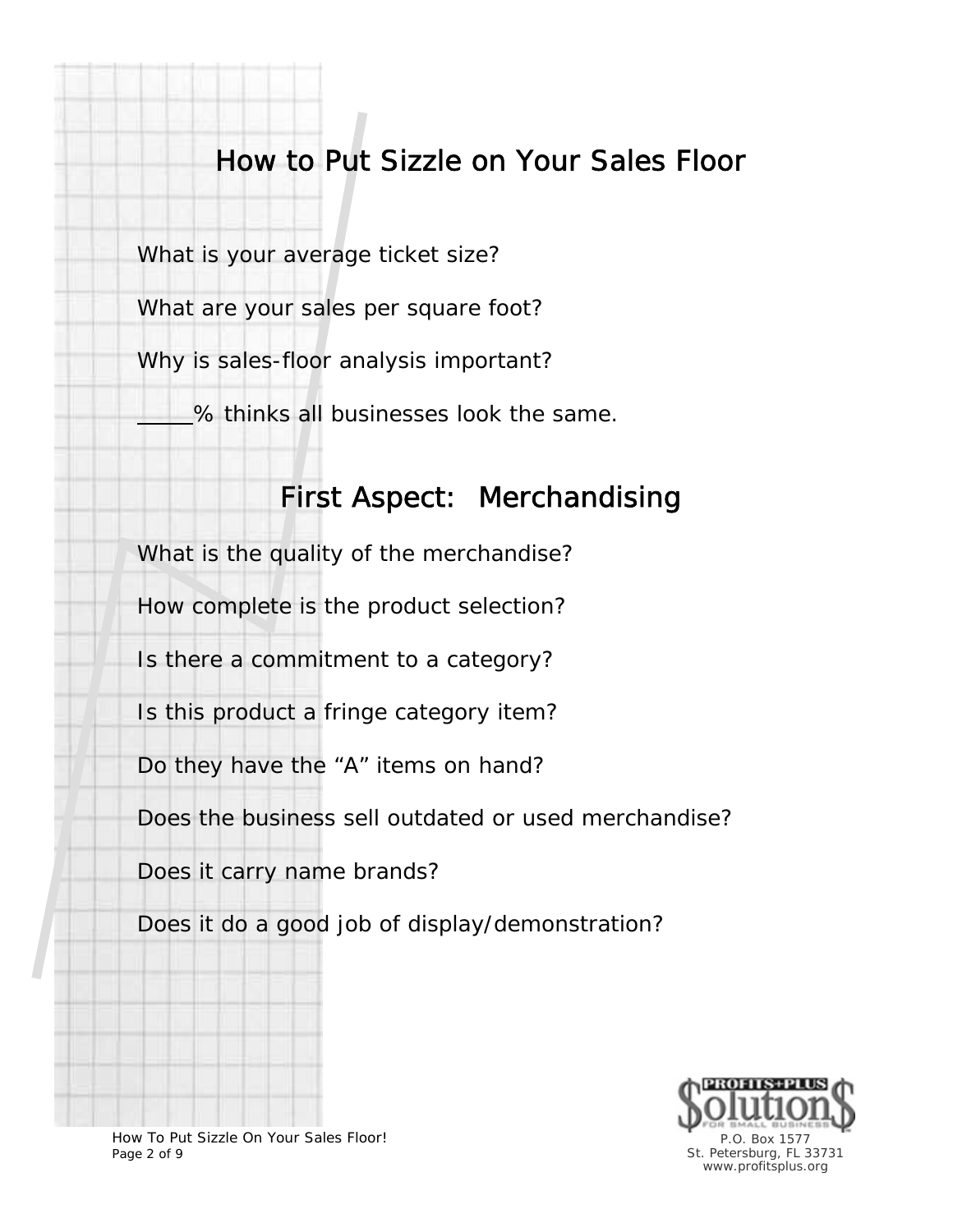## Second Aspect: Store layout

Is the store organized to save the customer time? Is the store easy to get into and out of? Does it look like it is it worth going in? Does the store appearance match its advertising? Staple items in rear of store Have an attractive entrance Design your traffic flow Utilize end caps Appeal to as many senses as possible Have a display with "add-on" items Display impulse items Related items facing

Colorize

Use of signs inside and out

High-dollar items at eye level



How To Put Sizzle On Your Sales Floor! Page 3 of 9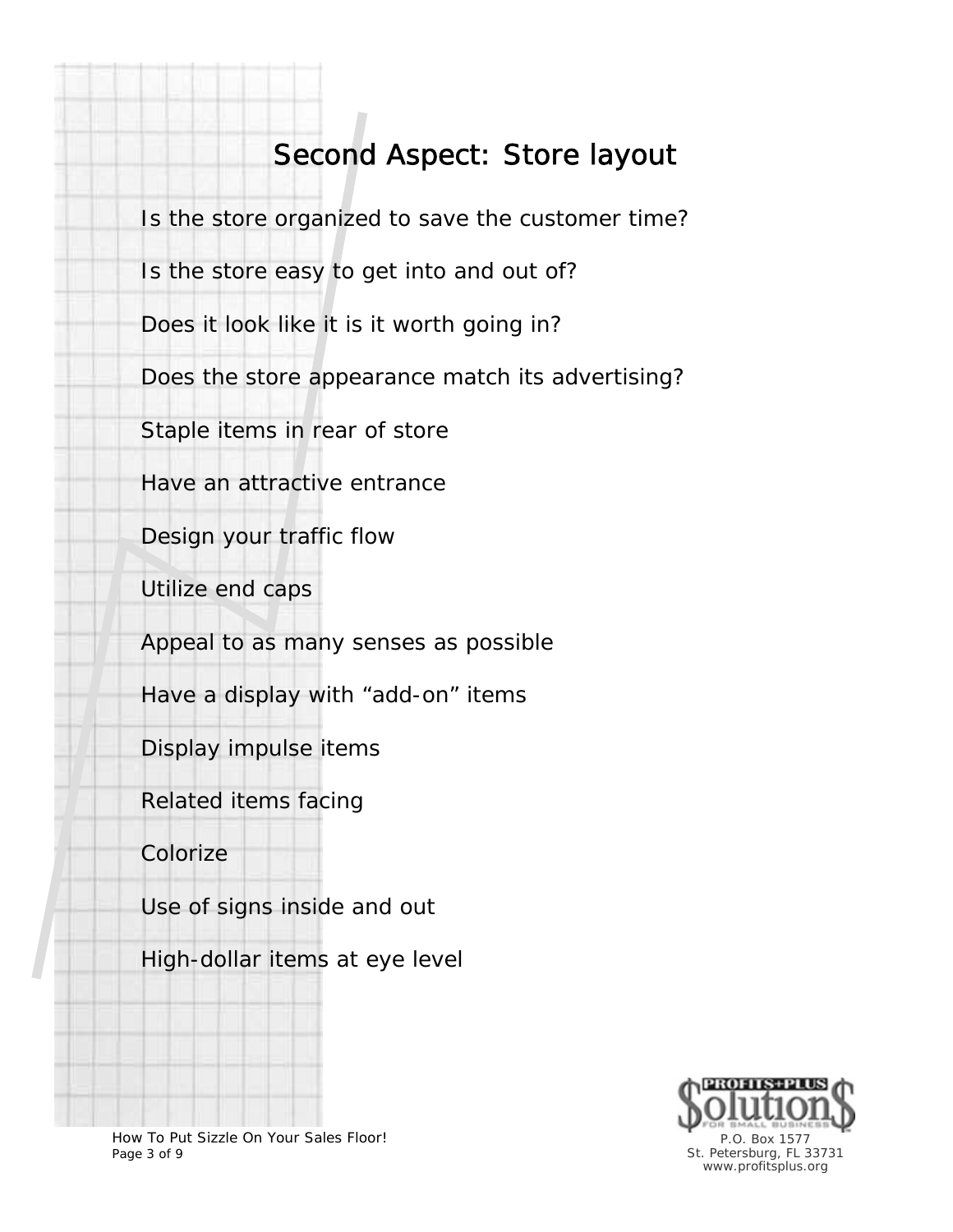## Second Aspect: Store layout (continued)

Whole goods at eye level

Display a season ahead

### Third Aspect: Image

Is it a "forward-looking" store?

Is the business concerned about my safety?

Does the business have great sales?

Are the sale prices legitimate?

## Fourth Aspect: Attitude

Will they take care of a problem?

What is the store manager like?

Does the sales staff understand the business they are in?

Is there something unique about this store?



How To Put Sizzle On Your Sales Floor! Page 4 of 9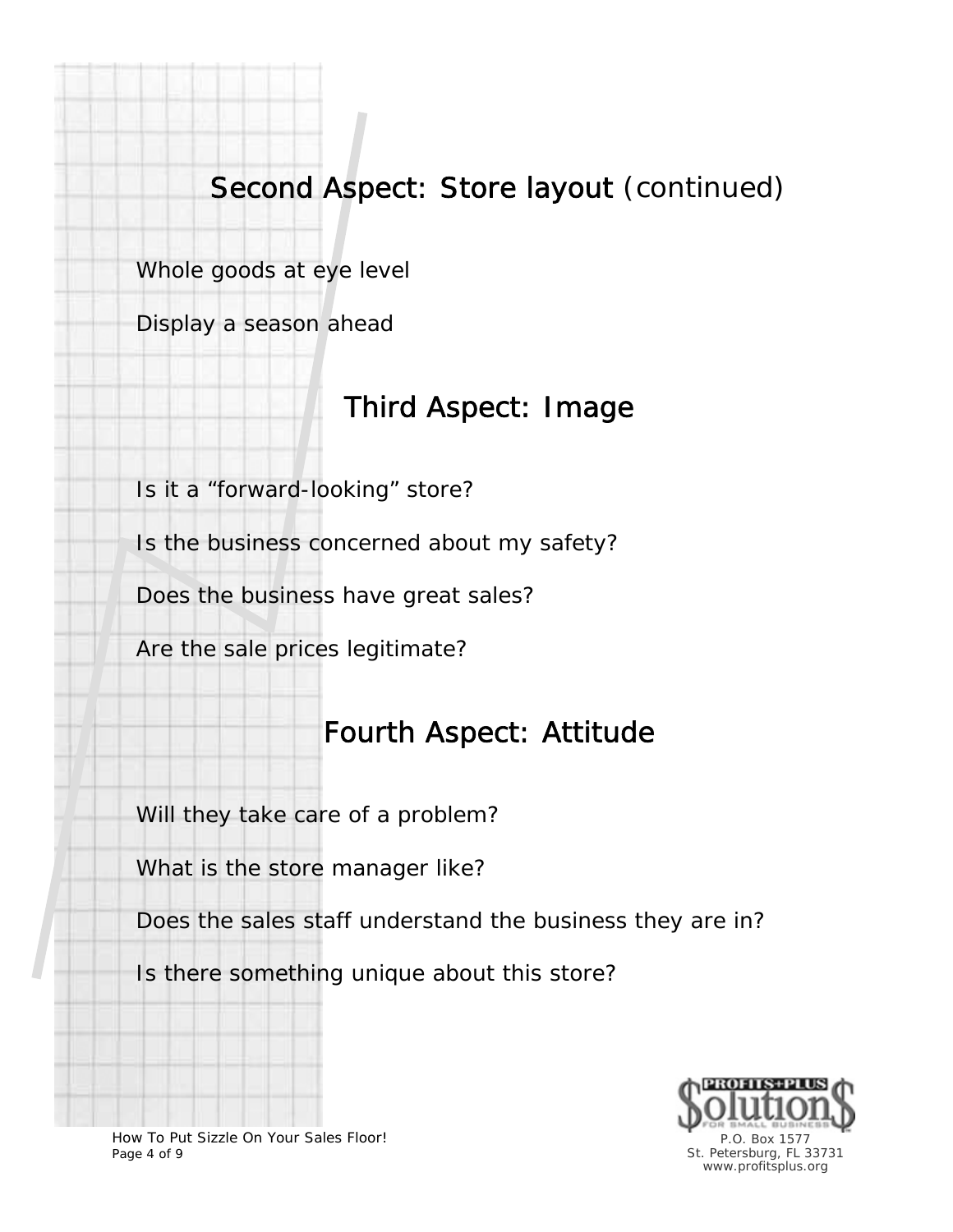## Fifth Aspect: Six most common mistakes businesses make

No logical front-to-back arrangement

Does not utilize windows

Does not target a specific type of customer

Exterior walls not used

Focal points not used to get people to move to opposite walls

No power or main aisle



How To Put Sizzle On Your Sales Floor! Page 5 of 9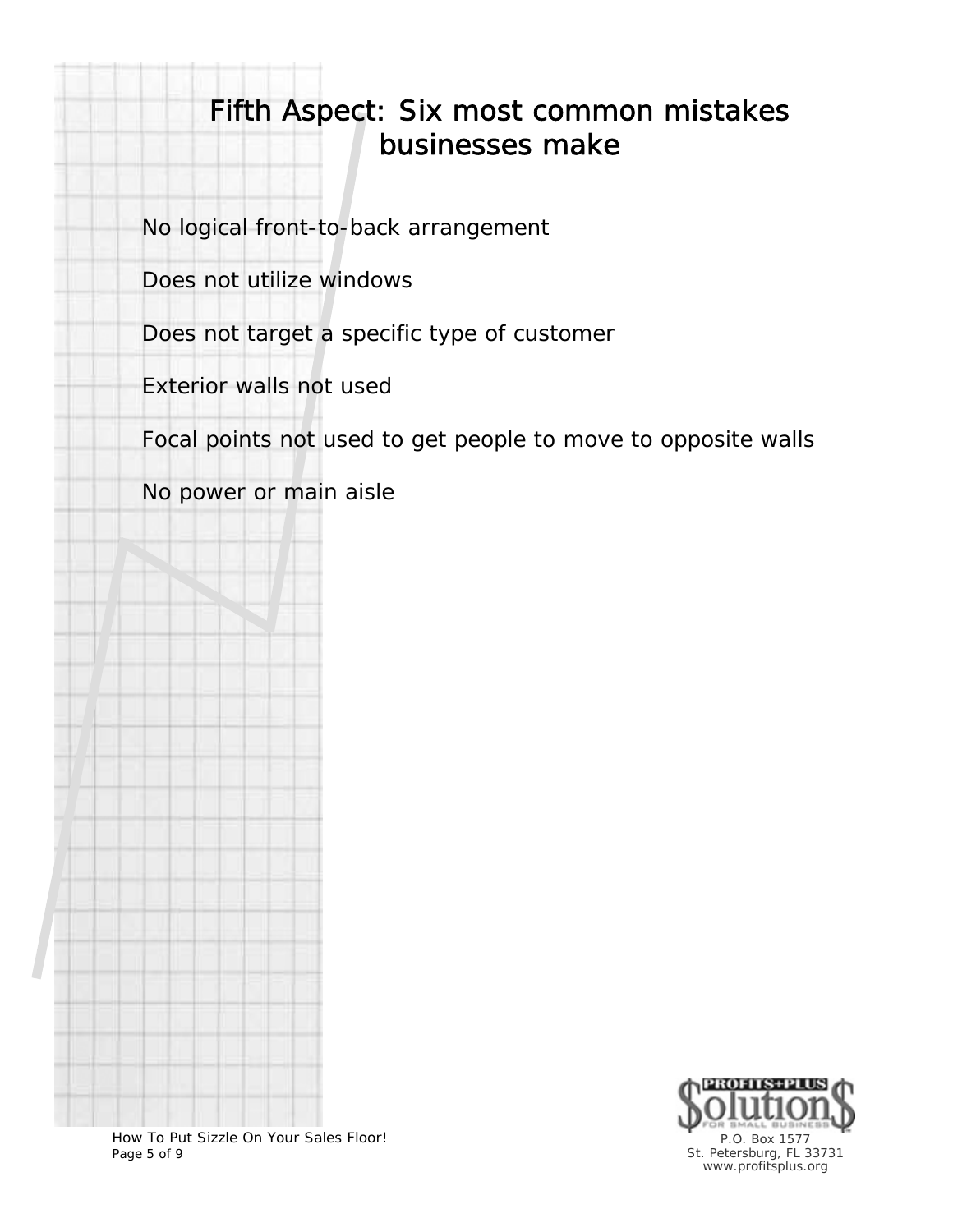|                                                                                                                                                           |                                                                                                                            |      | <b>Resources Order Form</b>                                                       |                                                                                                                                   |       |
|-----------------------------------------------------------------------------------------------------------------------------------------------------------|----------------------------------------------------------------------------------------------------------------------------|------|-----------------------------------------------------------------------------------|-----------------------------------------------------------------------------------------------------------------------------------|-------|
|                                                                                                                                                           | Today's prices reflect a 20-percent savings off regular prices!                                                            |      |                                                                                   |                                                                                                                                   |       |
|                                                                                                                                                           | Filled with 251 strategies<br>for increasing business<br>with retailers. Also a<br>great read for retailers.               | \$15 | <b>ASHFLOW</b>                                                                    | Create and see each of<br>your next 12 financial<br>statements (includes a<br>disk for computer<br>installation).                 | \$25  |
| Ideas Book #1                                                                                                                                             | Advertising and<br>promotion ideas that<br>have been proven to<br>work at little or no cost.                               | \$8  | Ideas Book #3                                                                     | Advertising and promotion<br>ideas that have been<br>proven to work at little or<br>no cost.                                      | \$8   |
| Ideas Book #2                                                                                                                                             | Business-building and<br>managing ideas to<br>increase profits and<br>reduce expenses.                                     | \$8  | Ideas Book #4                                                                     | Business-building and<br>managing ideas to<br>increase profits and<br>reduce expenses.                                            | \$8   |
|                                                                                                                                                           | A collection of 50 of the best<br>of Tom Shay's columns from<br>65+ trade journals and<br>magazines. (PDF format on<br>CD) | \$15 |                                                                                   | A second collection of 50<br>of the best of Tom Shay's<br>columns from 65+ trade<br>journals and magazines.<br>(PDF format on CD) | \$15  |
|                                                                                                                                                           | 29 posters providing<br>inspiration, education<br>and motivation.                                                          | \$15 | Seminar                                                                           | This deck of cards creates<br>an interactive event for<br>employees to learn how to<br>work better with<br>customers.             | \$15  |
| <b>AMP</b><br>Calculator                                                                                                                                  | Make your annual<br>advertising, marketing<br>and promotional plans -<br>quaranteed to keep you<br>on budget and on task!  | \$30 |                                                                                   | Screen savers for your PC<br>containing photos of store<br>displays and the best<br>ideas from the Power<br>Promoting books.      | \$15  |
|                                                                                                                                                           |                                                                                                                            |      | <b>VALUE PACKAGE</b>                                                              |                                                                                                                                   |       |
| Get the complete 12-piece set of Profits+Plus Tools which includes:<br>EZ Cashflow™<br>All 4 Idea Books<br><b>Big Deal Cards</b><br><b>AMP Calculator</b> |                                                                                                                            |      | How to become the<br>Preferred Vendor<br>What Does Tom Say?<br>What else Tom Say? | Powers Posters Collection<br>Power Promoting PC<br>Screen Savors                                                                  | \$175 |
|                                                                                                                                                           | EACH ITEM SOLD WITH A GUARANTEE TO MAKE YOU MONEY!                                                                         |      |                                                                                   |                                                                                                                                   |       |
| Name:                                                                                                                                                     |                                                                                                                            |      | <b>Business Name:</b>                                                             |                                                                                                                                   |       |
| Address:<br>Phone $#$ :                                                                                                                                   |                                                                                                                            |      | City, State, Zip:<br>e-mail Address:                                              |                                                                                                                                   |       |
| Credit Card #:                                                                                                                                            |                                                                                                                            |      | Expiration date:                                                                  |                                                                                                                                   |       |
| Signature:                                                                                                                                                |                                                                                                                            |      | Today's Date:                                                                     |                                                                                                                                   |       |
| Please send me the monthly e-retailer via<br>e-mail FREE!                                                                                                 |                                                                                                                            |      |                                                                                   |                                                                                                                                   |       |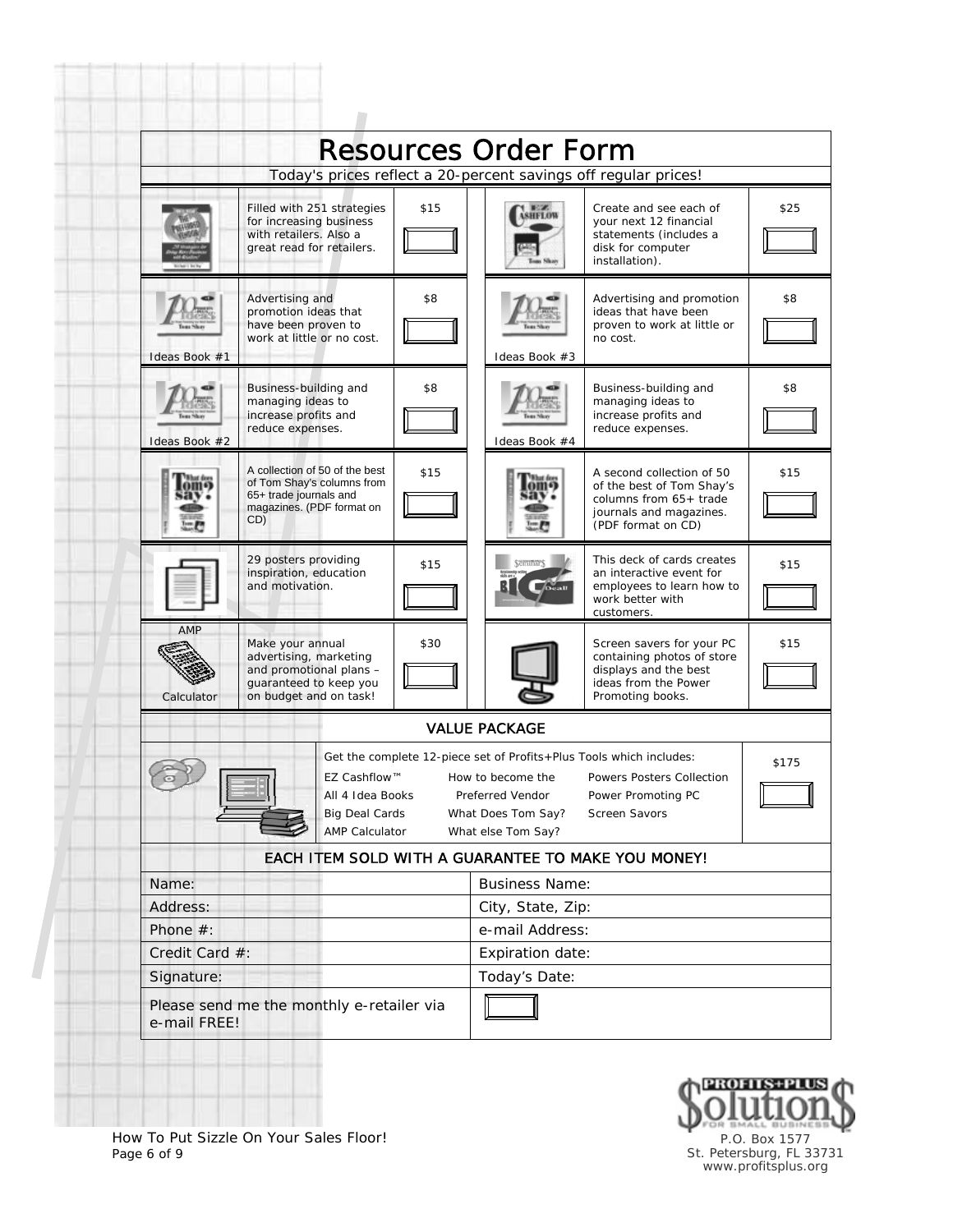



# Here's looking at you

Ī By Tom Shay

SOUND ADVICE FOR BUSINESS

Let's take an afternoon trip through your community and examine the sales floors of your competitors; we want to see how they merchandise the goods and services they offer. Hopefully, at each business we will find quality items, well displayed and reasonably priced—these three being the essential components of how to successfully sell merchandise.

Because of the strong support given to businesses by product manufacturers, it would be nearly impossible to visit any specialty business without seeing manufacturers' displays. Manufacturers have spent tremendous amounts of money creating displays, which they expect will assist the customer in making the decision to buy—whether or not a salesperson is standing with the customer. With so many choices before the customer, the manufacturer wants the customer exposed to its goods and services in order to get the customer to spend money on its items.

This is the good news, for there are few industries in which the manufacturer does such a quality job of creating point-of purchase (POP) displays. With the efforts of manufacturers accomplishing so much of what is necessary; too often businesses depend solely on these displays. That is the bad news.

Visiting numerous businesses while researching this article, this writer frequently found sales floors that were more a collection of manufacturers' displays than a showroom for the goods and services offered.

How To Put Sizzle On Your Sales Floor! Page 7 of 9

Let's take a look at a baker's dozen of ideas that not only will increase your chances of completing the sale, but also will enhance your ability to distinguish yourself from the competition.

Let's first look at Ideas Nos. 1 through 4, because they work together. The importance of the first one—having an attractive entrance—is supported by research stating that more than 50 percent of customers get their strongest perception of your business by the exterior appearance. Mother was right when she told us we get only one chance to make a first impression!

The second idea is to look at how merchandise is placed around your business. As they enter your sales floor, you want customers to immediately see the direction you want them to go. The traffic flow you have created should take your customers through the store in a manner that exposes them to all of the product categories you carry (that's the third idea).

The fourth idea is to place your drawing card merchandise in the back of the store. Think about grocery stores where do they place the milk, bread, eggs and meat? They are on exterior walls, far away from the front door. This layout ensures customers will see as much of the business as possible on their way to get these items.

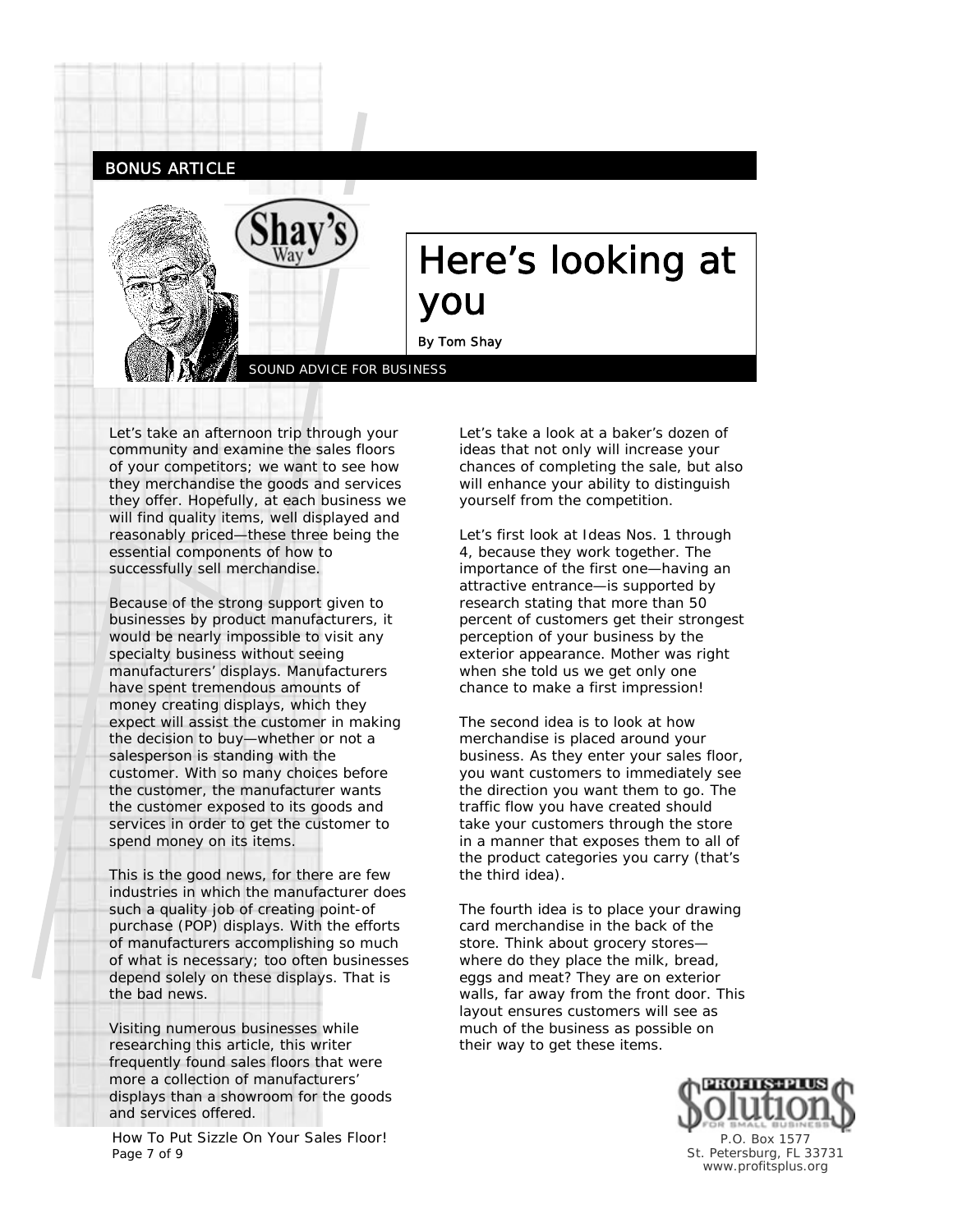

The next ideas also work together because we are now looking at how to maximize the displays you create and make the manufacturers' displays an important part of your efforts.

The sales floor needs not only to address the current season, but also should tell customers about trends for the next season. Just visit a department store to see how winter coats are displayed in late summer. This plants a thought in the minds of customers so that, when they have a need for a coat, they know where to shop.

Idea No. 6 is that your business should appeal to as many of the five senses as possible. Research shows customers are more likely to spend money when the store smells good, has pleasant music, and allows customers to see and feel the products.

While manufacturers already have done a great job of colorizing their merchandise (Idea No. 7), it is important you do the same with related items near one another (Idea No. 8) and having displays of add-on sale items (Idea No. 9). For each product you sell, anything to maximize the appearance, install the product, or give additional value should be placed near the initial item.

One of the best examples of this we have seen was in a business selling carpeting. Next to one display of carpet samples were a display of vacuum cleaners (a great add-on sale) and a sampling of carpet scent packets for the impulse sale (Idea No. 10).

As for floor displays, if a display has an unattractive side, it should be placed against a wall or backed up to another display. Merchandise needs to be seen no matter which direction a customer approaches from.

Merchandise a business so customers see things from front to back and back to front (Idea No. 11).

Completing our display discussion, the most important space in your business is the area at eye level. Using walls to their maximum effectiveness, you should display high-dollar items at eye level (Idea No. 12); and if you sell accessories to the whole goods you are selling, the whole goods should occupy the eye-level space (Idea No. 13).



How To Put Sizzle On Your Sales Floor! Page 8 of 9